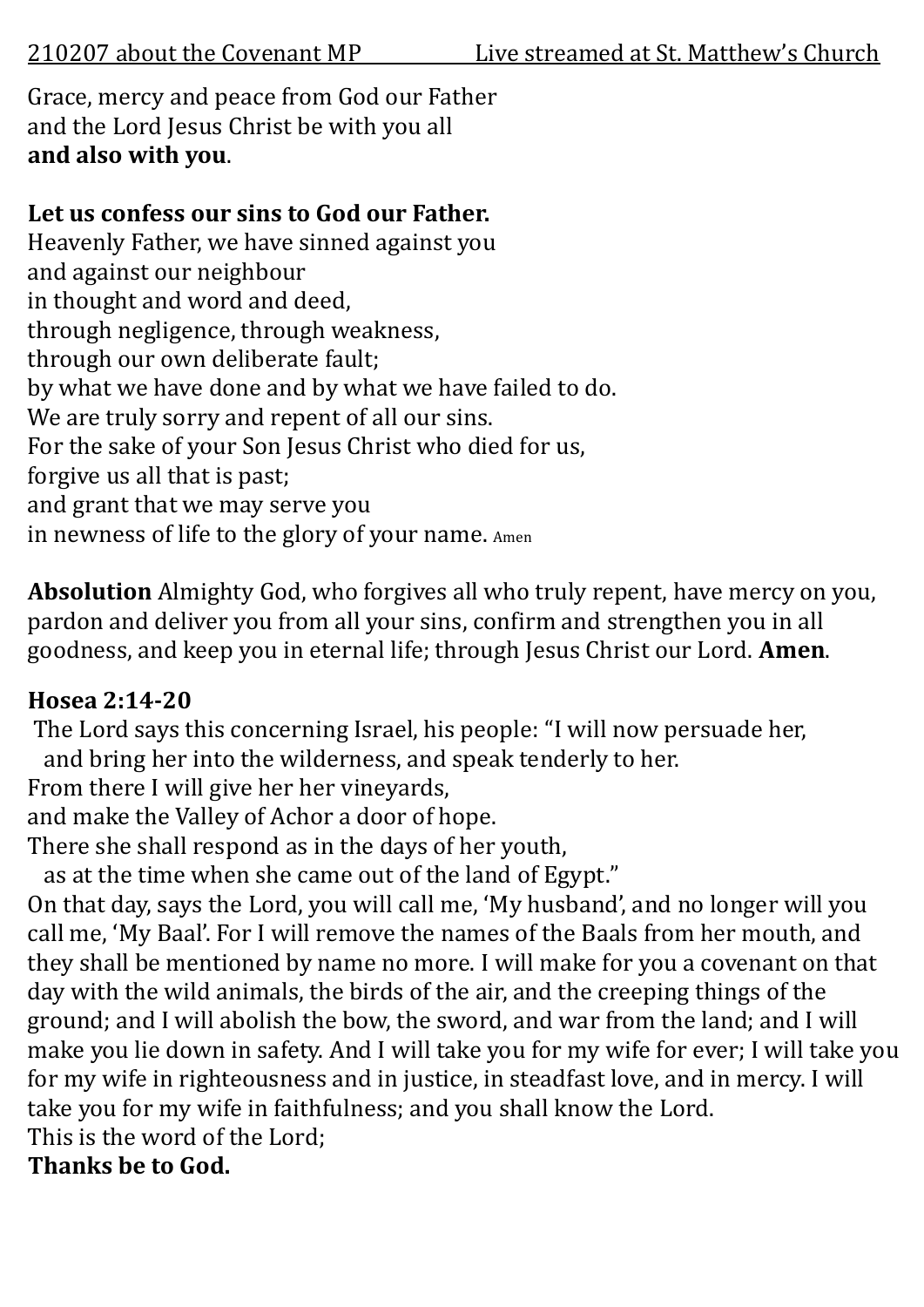# **Mark 2:13-22** [Jesus Calls Levi]

Jesus went out again beside the lake; the whole crowd gathered around him, and he taught them. As he was walking along, he saw Levi son of Alphaeus sitting at the tax booth, and he said to him, 'Follow me.' And he got up and followed him. And as he sat at dinner in Levi's house, many tax-collectors and sinners were also sitting with Jesus and his disciples—for there were many who followed him. When the scribes of the Pharisees saw that he was eating with sinners and tax-collectors, they said to his disciples, 'Why does he eat with tax-collectors and sinners?' When Jesus heard this, he said to them, 'Those who are well have no need of a physician, but those who are sick; I have come to call not the righteous but sinners.' Now John's disciples and the Pharisees were fasting; and people came and said to him, 'Why do John's disciples and the disciples of the Pharisees fast, but your disciples do not fast?' Jesus said to them, 'The wedding-guests cannot fast while the bridegroom is with them, can they? As long as they have the bridegroom with them, they cannot fast. The days will come when the bridegroom is taken away from them, and then they will fast on that day.

'No one sews a piece of unshrunk cloth on an old cloak; otherwise, the patch pulls away from it, the new from the old, and a worse tear is made. And no one puts new wine into old wineskins; otherwise, the wine will burst the skins, and the wine is lost, and so are the skins; but one puts new wine into fresh wineskins.' This is the gospel of the Lord.

**Praise to you, Lord Jesus Christ.**

## **Sermon**

In the name of the Father, and of the Son, and of the Holy Spirit. Amen. Once, years ago, I had to write an essay on one of the lesser-known, and less approachable prophets of the O.T. – Hosea. I found it much more arresting than I had anticipated, and I finished by quoting from chapter 11. Its one of the few passages from Hosea to make it into the Lectionary. It gives the lie to our image of a remote, angry God in his relationship to Israel: I was to Israel like those who lift infants to their cheeks. I bent down to them and fed them. I added: Sounds like a guy worth supporting, don't you think? Probably cries at weddings and football matches too. I wasn't to know that the examiner was a future bishop! Our reading from Hosea used a word that resonates with every Jew – Covenant. Covenant is described as a bond – a bond voluntarily entered into by two parties. A sort of contract, but one of loyalty and steadfast love. Covenant describes the relationship that the Israelites had with YHWH their God. It set them apart from all other nations and peoples. In their minds at least, they were God's chosen people. But in the Northern Kingdom they had reverted to the fertility gods of the Canaanites – to the Baals; and had ignored the Covenant with YHWH. Hosea reminded them of the promises of YHWH to his people, describing the covenant relationship like that of a husband to his wife: "I will now allure her, and speak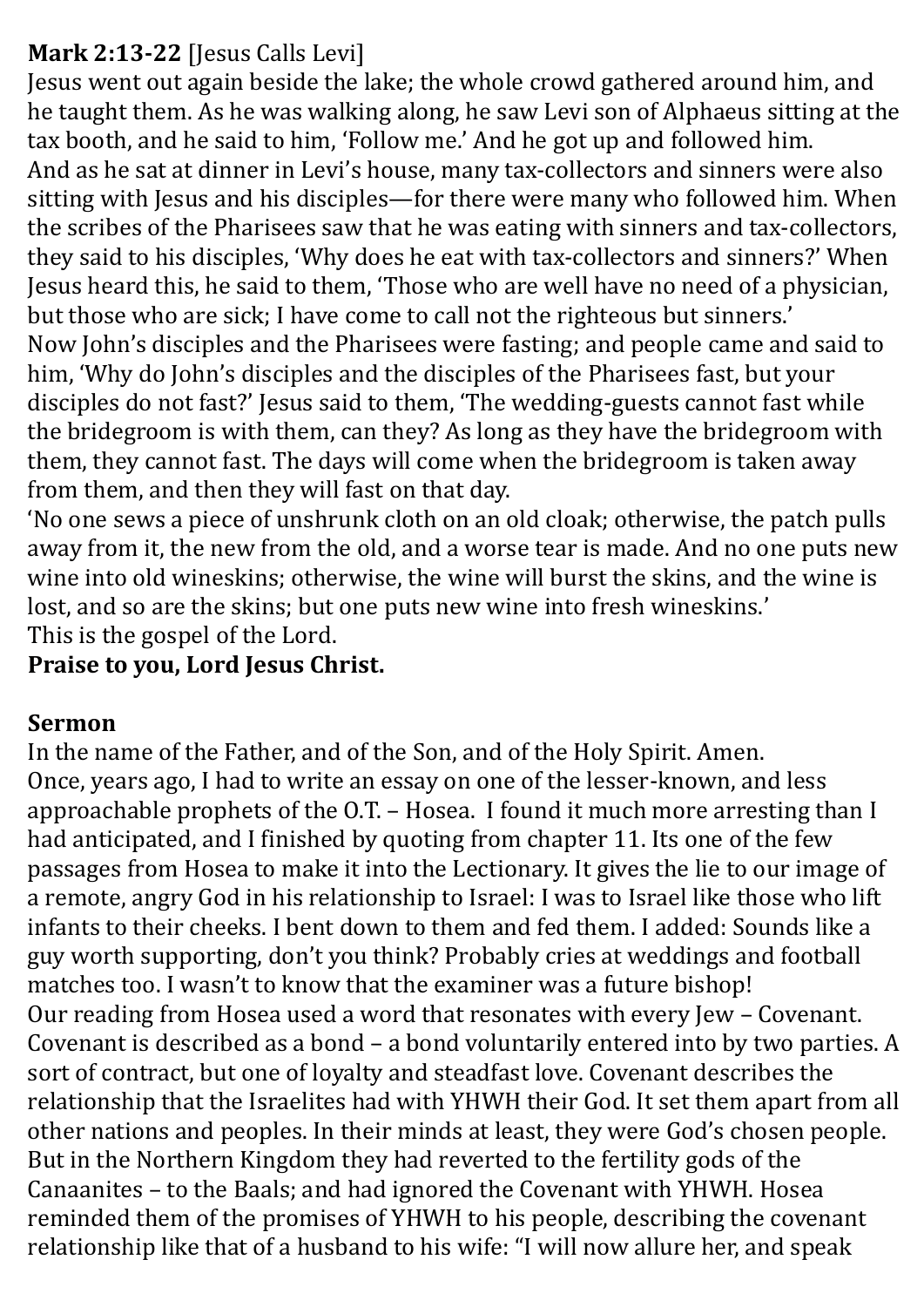tenderly to her. I will take her for my wife forever". Hosea became a prophet in this Northern Kingdom - Israel - in the 8<sup>th</sup> century. It was a time of upheaval - a rapid and vicious succession of five kings ended with invasion by Tiglath-Pileser III of Assyria. The inhabitants were carried off to slavery.

Yet today's Psalm reminds us just how valuable is this covenant with God, for all who believe in him. Again, God is portrayed as gentle, not vengeful: "The Lord is full of compassion and mercy, slow to anger and of great kindness …As the heavens are high above the earth, so great is his mercy upon those who fear him." The psalmist finishes, "Bless the Lord, O my soul." Belief and trust in God is a blessing. The passage from Mark's Gospel is that Jesus, the Spirit of God, gives life – new life – to the ancient Covenant with God, his Father. Jesus makes it very plain that the Jewish laws of cleanliness, and of not eating with outsiders, are a barrier to his mission: "Those who are well have no need of a physician, but those who are sick; I have come to call not the righteous, but sinners." It is very clear that he is kicking against the letter of the Law. He specifically challenges the scribes of the Pharisees about their interpretation of the Law. They ask his disciples why this observant Jew is eating with tax-collectors and sinners – with lots of them, in fact. He is radically, publicly, practising open table fellowship. We should, too. Incidentally, the King James translation didn't have a down on people who sell alcohol when it used the description: "publicans and sinners", it signified those who ran the public tax system on behalf of the Romans. And as if to underline this, Jesus chose to ask a tax collector, Levi, to follow him. Capernaum, on the northwest corner of the Sea of Galilee, was on an important trade route between east and west, and Levi collected tolls on all travellers. Rather like land stewards in Ireland who collected rents from tenants of 19th century estates for absentee landowners, toll-booth operators were hated, as agents of the ruling Tetrarch, Antipas and the Roman overlords. They were despised.

All three writers of the synoptic gospels thought that this choice of Levi, this deliberate flouting of the received wisdom of the Law, was sufficiently astounding, sufficiently controversial, to include it in their account of this prophet, Jesus. To demonstrate that his incarnation signified God's determination to change the hearts and minds of his people – for that is literally what the word "repent" means – and that is why these short vignettes, these memories of the eye-witnesses of Jesus are so vivid, and so important.

Take the analogy of putting new wine in old wine-skins, or of patching an old coat with an un-shrunk patch. Jesus' incarnation – his temporary pitching-of-his-tent on earth, as John's Gospel so beautifully puts it – is to examine and to change things. To get back to loving our God, and loving our neighbour. To try to reintroduce God's Covenant.

Today's Psalm is a beautiful evocation of what that Covenant offers: it is as relevant today to us as it was to the Israelites of that time. God is the same, yesterday, today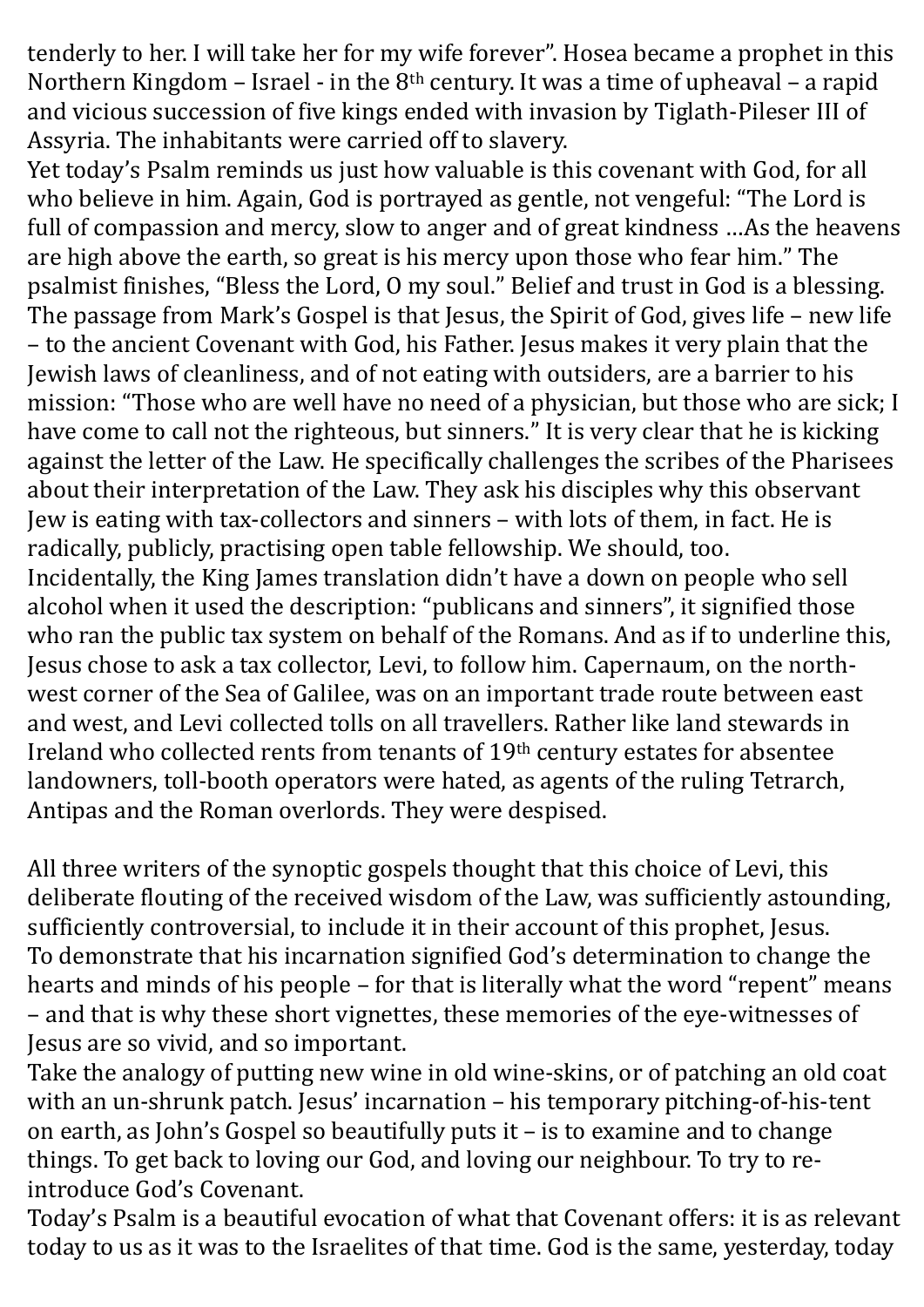and forever. "As a father who has compassion on his children, so is the Lord merciful towards those who fear him."

What was it that I had the cheek to say to that examiner? – "Sounds like a guy worth supporting, don't you think? Probably cries at weddings and football matches too." I'm quite sure he does. He loves us. All he asks is our fealty, our love, in return. His invitation is open. Open to everyone.

And now to the one God; Father, Son and Holy Spirit, be ascribed, as is most justly due, all might, majesty, dominion, power and glory. Amen.

## **The Apostles' Creed**

I believe in God, the Father almighty, creator of heaven and earth. I believe in Jesus Christ, God's only Son, our Lord, who was conceived by the Holy Spirit, born of the Virgin Mary, suffered under Pontius Pilate, was crucified, died and was buried; he descended to the dead. On the third day he rose again; he ascended into heaven, he is seated at the right hand of the Father, and he will come again to judge the living and the dead. I believe in the Holy Spirit, the Holy Catholic Church, the communion of saints, the forgiveness of sins, the resurrection of the body, and the life everlasting. **Amen.** 

#### **Intercessions, beginning with the Collect of the Second Sunday before Lent** Almighty God,

you have created the heavens and the earth and made us in your own image: Teach us to discern your hand in all your works and your likeness in all your children; through Jesus Christ our Lord, who with you and the Holy Spirit reigns supreme over all things, now and for ever. **Amen.**

We pray for the Church in the world. Make the Church a true witness to the light that has come into the world. Grant to all Christian people so to be faithful to Christ that as he shared our humanity we may be drawn into his divinity.

*Lord, in your mercy …*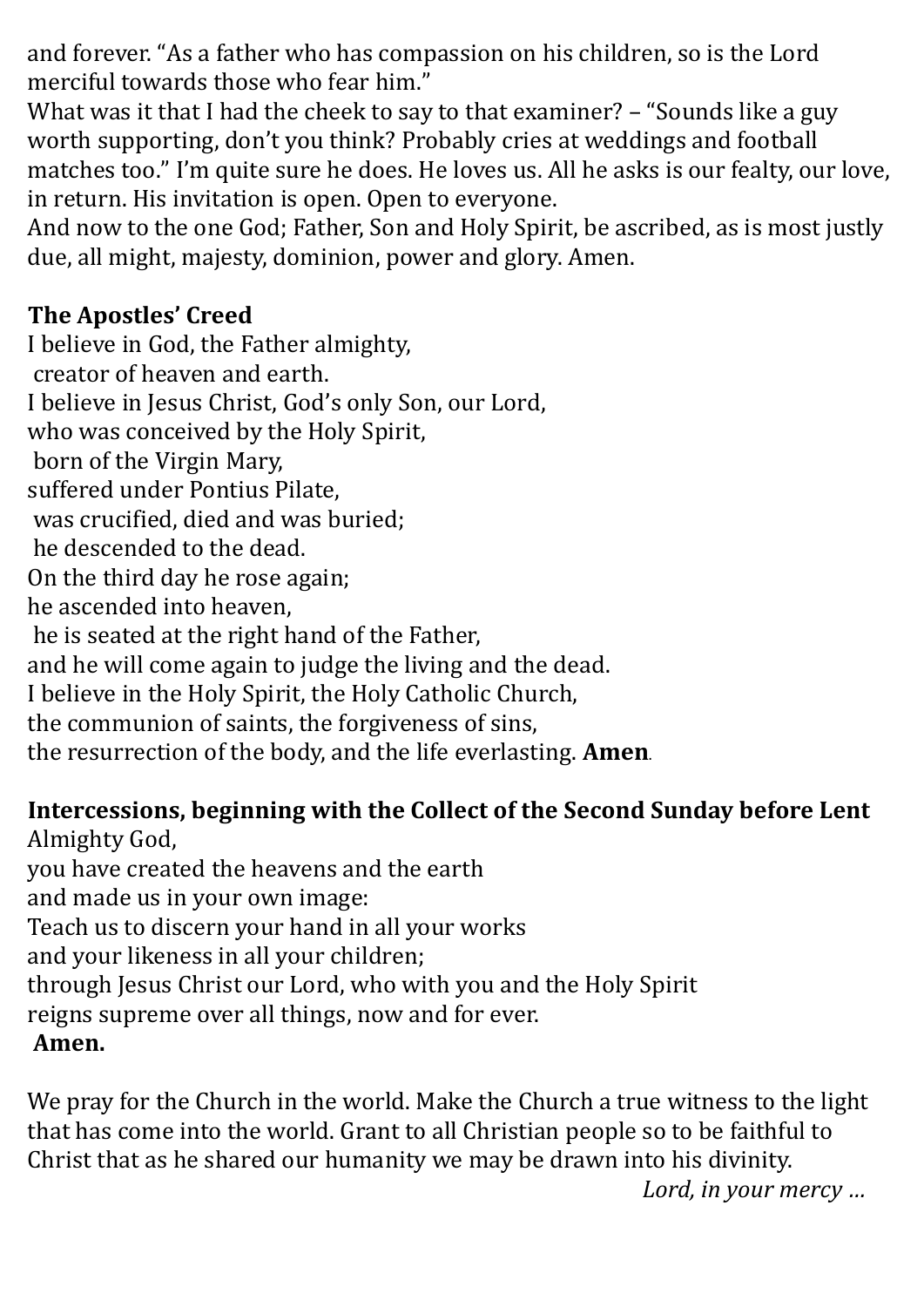We pray, too, for our own country, and for Michael D. Higgins our President. We pray for our leaders; for members of the Oireachtas and of our public services, that they may live and work honourably, ethically and fairly, as they seek to steer our country to an equitable, safe future. *… hear our prayer*

May the Lord, by whom all things were made, look with compassion on the world; may we who know God bring his light to others. As the Word was made flesh for our salvation, may he dwell among us, be close to us in our families and friendships with our neighbours. Be mindful, O Lord, of your people present before you, and of those who are absent through age, sickness or infirmity. We pray for all who are carers, whether at home or in hospital *… hear our prayer*

Let us place into God's hands those for whom we want to pray. We pray for our own community; for the people for whom the COVID pandemic is a constant fear, for those who have been struck by the Virus. Lord, shine upon all who are in the darkness of suffering or grief, that in your light they may receive hope and courage, and in your presence may find their rest and peace. We know that God loves us all with a greater love than we could ever imagine. In the stillness of your house, Lord, we are, for a few moments, here with you, for them, as we ask for your intercession. *… hear our prayer*

We pray for the departed who have walked in the light through this world and have come to the perfect light of heaven. May we with them become the children of God for ever. O Lord, support us all the day long of this troublesome life, until the shadows lengthen and the evening comes; the busy world is hushed, the fever of life is over and our work is done. Then Lord, in your mercy, grant us safe lodging, a holy rest, and peace at the last. *… hear our prayer*

## Merciful Father,

**Accept these our prayers for the sake of your Son, Our Saviour Jesus Christ. Amen.**

### **The Lord's Prayer**

Our Father, who art in heaven, hallowed be thy name; thy kingdom come, thy will be done on earth as it is in heaven. Give us this day our daily bread. And forgive us our trespasses as we forgive those who trespass against us. And lead us not into temptation, but deliver us from evil. For thine is the kingdom, the power and the glory, for ever and ever, Amen.